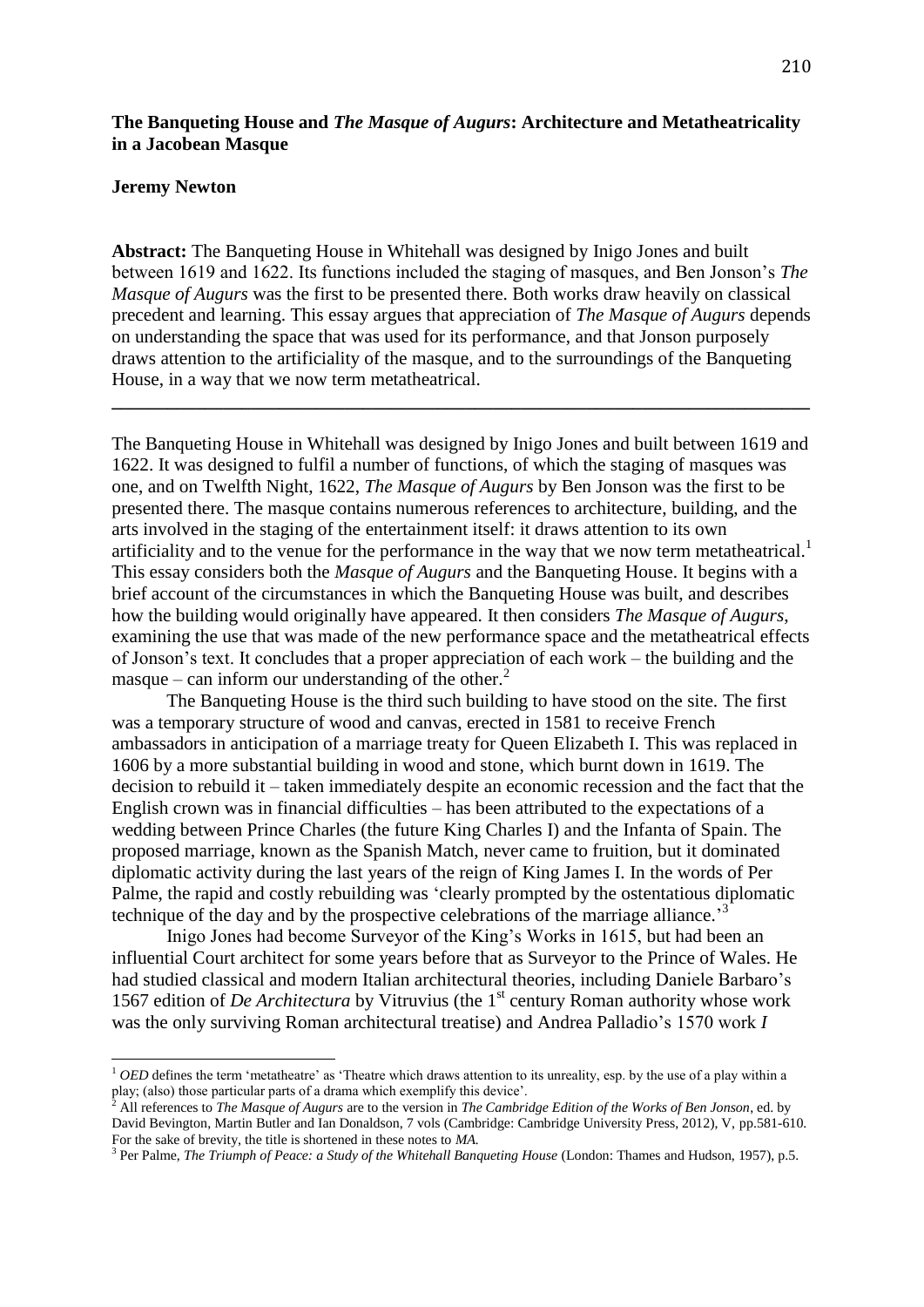*Quattro Libri dell'Architettura*, which was also inspired ultimately by Vitruvius*.* He had also travelled in Italy, where he met the architect and writer Vincenzo Scamozzi, author of the 1615 work *L'Idea dell'Architettura Universale*, and visited many of the buildings illustrated in Palladio. For Jones, the rebuilding of the Banqueting House was an opportunity to demonstrate 'his concept, totally new in England, of a monumental and ordered architecture based on antiquity and the Italian Renaissance, in the most sensitive context, and harness them to the expression of the grandeur of his monarch.<sup>4</sup>

A detailed discussion of Jones' sources is beyond the scope of this essay, but Palladio's influence is strong. John Summerson has observed, for example, that the Banqueting House interior owes much to Palladio's interpretation of a Vitruvian basilica, which had classical associations with the administration of justice (one of the functions of the king) as well as obvious later associations with Christianity; whilst the exterior is partly based on a Palladio study for a town house.<sup>5</sup> The design as a whole was a display of classical learning, as well as of the taste that Jones had acquired in Italy.

The building is broadly rectangular in plan. It is two storeys high, above a raised basement. The main elevations, facing east and west, consist of two ranges of seven windows, flanked by superimposed orders, Ionic below and Composite above (Figure 1): the side windows by pilasters, which are paired at the ends of each facade, and the central bays (which are slightly projected) by columns. The stonework is mostly rusticated, but the columns and pilasters are smooth and unfluted: the classical features stand out (Figure 2).



Figure 1: West elevation

1

Photograph © Jeremy Newton 2012



Figure 2: Detail of west elevation, showing the advanced central bays, rusticated stonework and unfluted column

Photograph © Jeremy Newton 2012

<sup>4</sup> J. Newman, 'Inigo Jones and the Politics of Architecture', in Kevin Sharpe and Peter Lake (eds.), *Culture and Politics in Early Stuart England* (Basingstoke: Macmillan, 1994), pp.229-255, p.235.

<sup>5</sup> John Summerson, *Inigo Jones* (Harmondsworth: Penguin Books, 1966), pp.50-5.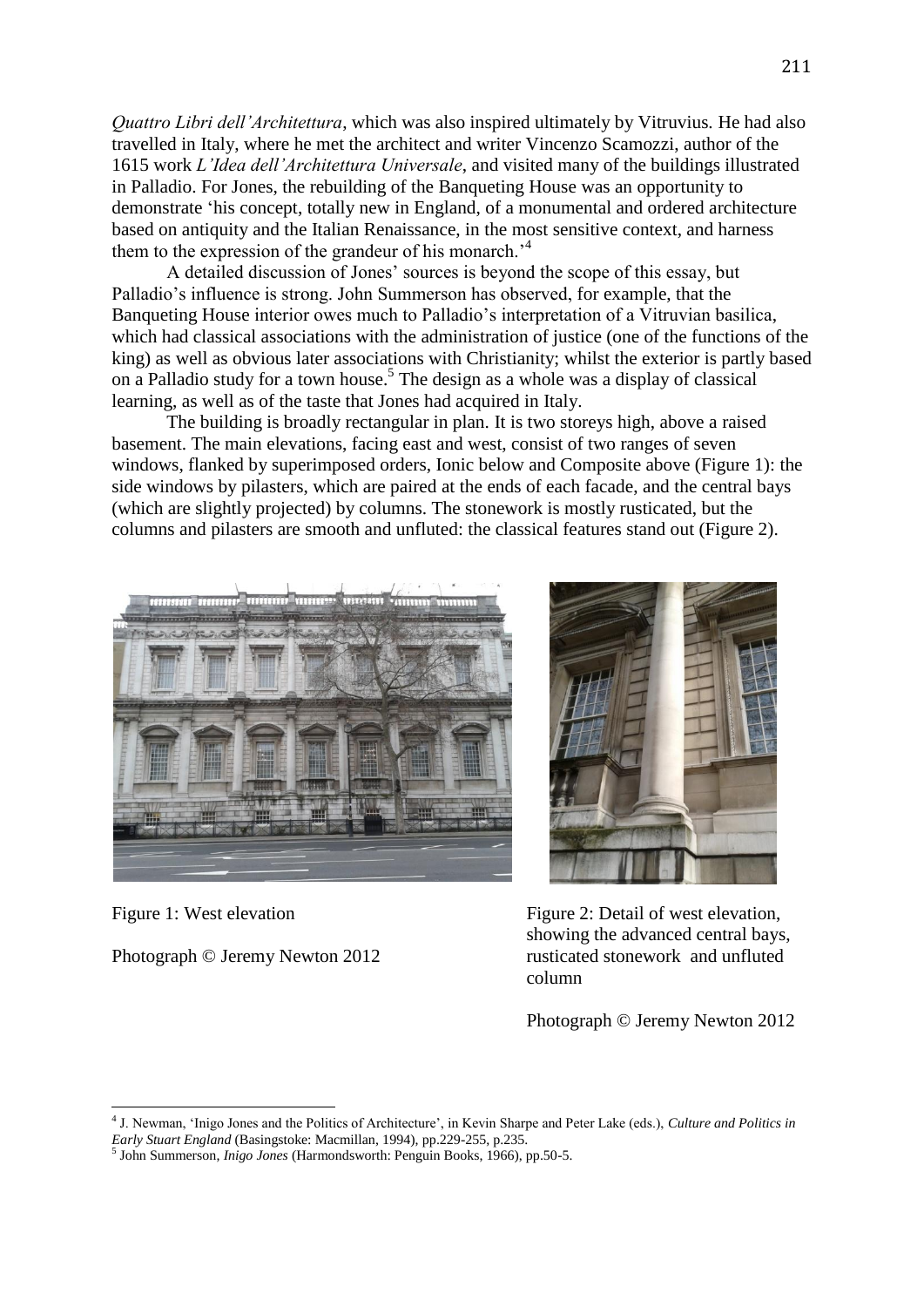Originally, the facade had a subtle polychromy: the ground floor was built from honeycoloured Oxfordshire stone, the walls above that were pinkish Northamptonshire stone, and only the orders and entablature were in white Portland stone, so highlighting these classical features still further. (The application of Portland stone to the entire facade was only done in the  $19<sup>th</sup>$  century.) <sup>6</sup>

The main feature of the interior is a single great chamber, reached by a modest staircase at the north end of the building (Figures  $\overline{3}$  and 4).<sup>7</sup> The chamber was designed to be 110 feet long, 55 feet wide and 55 feet high: a double cube, which proportions are characteristic of a Palladian-Vitruvian basilica.<sup>8</sup> It is divided vertically by a narrow gallery; horizontally, the long walls are divided into seven window bays, separated below the gallery by engaged Ionic columns and above by Corinthian pilasters. There are three stone doorways in the north wall, the central one being the main entrance to the room from the staircase. There are now three doorways in the south wall too, though in 1622 there was no central door: instead, behind where the throne now stands, there was a niche or apse – another feature of the basilica – semi-circular and half the height of the building. This niche was removed shortly after construction, around 1625.<sup>9</sup>



Figure 3: Interior, looking from the main entrance towards the south wall

Photograph © Jeremy Newton 2012

 $\overline{\phantom{a}}$ 



Figure 4: Interior, looking from the south end towards the main entrance

Photograph © Jeremy Newton 2012

It is difficult to imagine how extraordinary the new building must have seemed to Jones' contemporaries. It dominated the approach to Whitehall Palace (Figure 5), and its scale and appearance set it apart from the Tudor buildings amongst which it stood: John

 $7$  The most famous feature of the interior, the great Rubens ceiling glorifying James I, was only installed in 1635 – more than a decade after the inauguration of the building – for which reason it is not discussed further in this essay.

<sup>6</sup> John Charlton, *The Banqueting House* (London: Her Majesty's Stationery Office, 1964), p.18. Summerson, p.56.

<sup>&</sup>lt;sup>8</sup> The actual internal dimensions are 120 feet long by 53 feet wide, corresponding to the plan of the previous banqueting house, but Jones' estimate and the building accounts indicate that Jones intended for it to be a strict double cube. See Newman, p.236.

<sup>&</sup>lt;sup>9</sup> Giles Worsley, *Inigo Jones and the European Classicist Tradition* (New Haven and London: Yale University Press, 2007), p.171.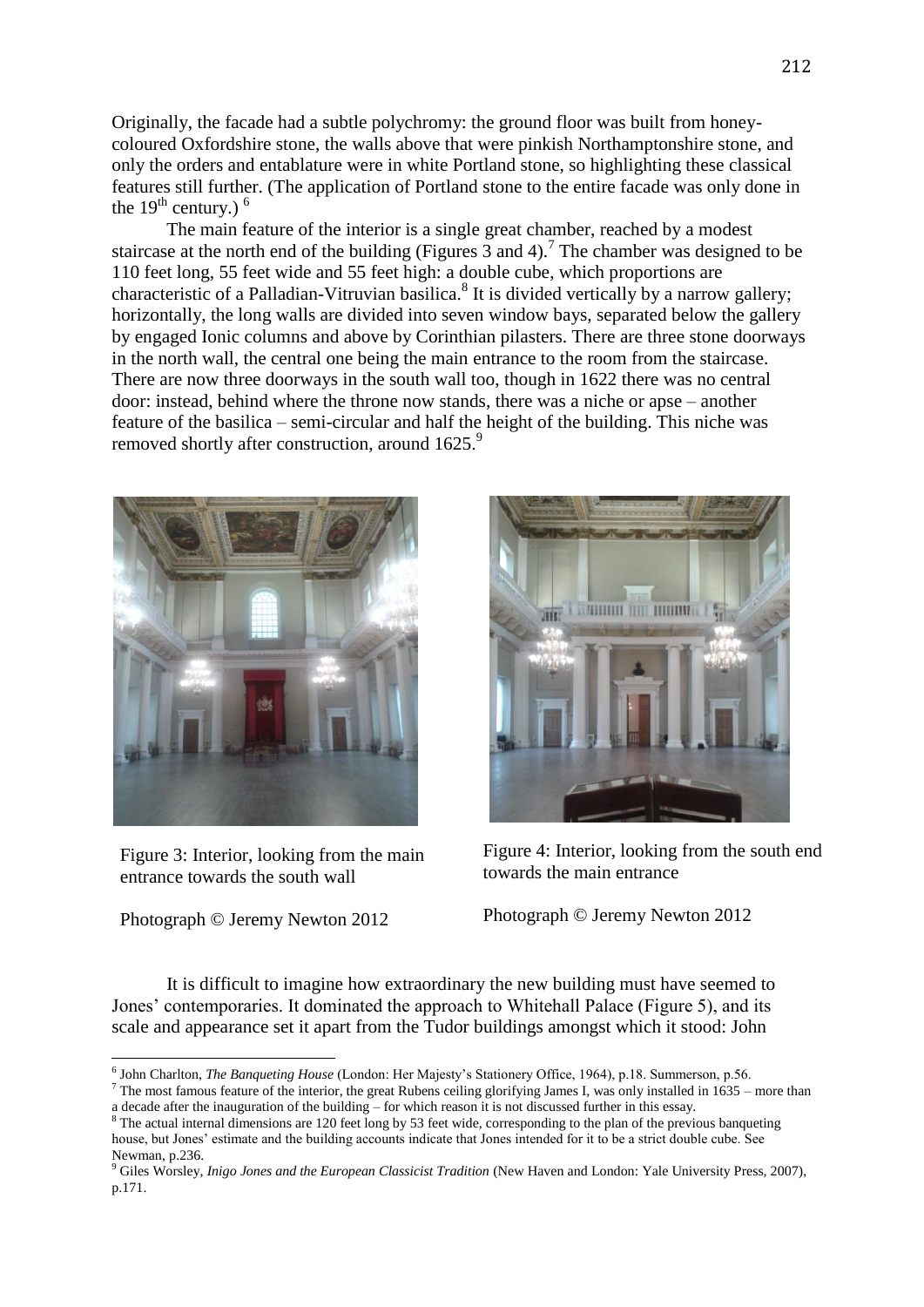Chamberlain wrote in April 1622 that it 'is too faire and nothing sutable to the rest of the house.<sup>'10</sup> Michael Leapman has observed that there are few other references to it in contemporary correspondence and journals, and suggests that people simply did not know what to make of it. $^{11}$ 



Figure 5: Engraving of Whitehall circa 1650, from a copy of a print by Israel Silvestre, showing the Banqueting House on the left and the Holbein Gate on the right

Photograph © Jeremy Newton 2012 from copy in private collection

It was for this remarkable new space that *The Masque of Augurs* was devised, and this essay will shortly turn to consider Jonson's text. First, though, it is necessary to understand how the interior was arranged for masques generally, because the performance derived much of its significance from the way in which the space was used.<sup>12</sup>

For a masque, the room would be fitted out with seating in the form of temporary scaffolding on three sides, and richly decorated with tapestries. The banks of seats blocked out the lower windows, so the hall was lit by torches. A stage was erected at the north end; at the south end, the king was seated on a dais under a canopy – presumably in the niche until this was removed – and the perspective stage scenery was drawn to be seen from that viewpoint. The stage and the royal dais formed the two main foci of the event, with a carpeted processional space between them running the length of the hall. This was where the masquers would dance, and it was along this carpet that characters from the entertainment would process to address the king. (Given the basilica form of the hall, with the apse at the end, the procession from stage to dais must have been endowed with a ritual, quasi-religious nature.)

Structurally, *The Masque of Augurs* follows the same broad pattern as other Stuart masques. Typically there would be one or two antimasques – originally called 'antic-

1

<sup>10</sup> Quoted in Suzanne Groom, David Souden, Jane Spooner and Sally Dixon-Smith, *Discover the Banqueting House*  (Kingston: Historic Royal Palaces, 2011), p.19.

<sup>11</sup> Michael Leapman, *Inigo* (London: Hodder Headline, 2003), pp.194-5.

<sup>&</sup>lt;sup>12</sup> The description that follows of the typical arrangements for a masque is based on Andrew Gurr, *The Shakespearean Stage* 1574-1642, 3<sup>rd</sup> edn (Cambridge: Cambridge University Press, 1992), pp.164-171.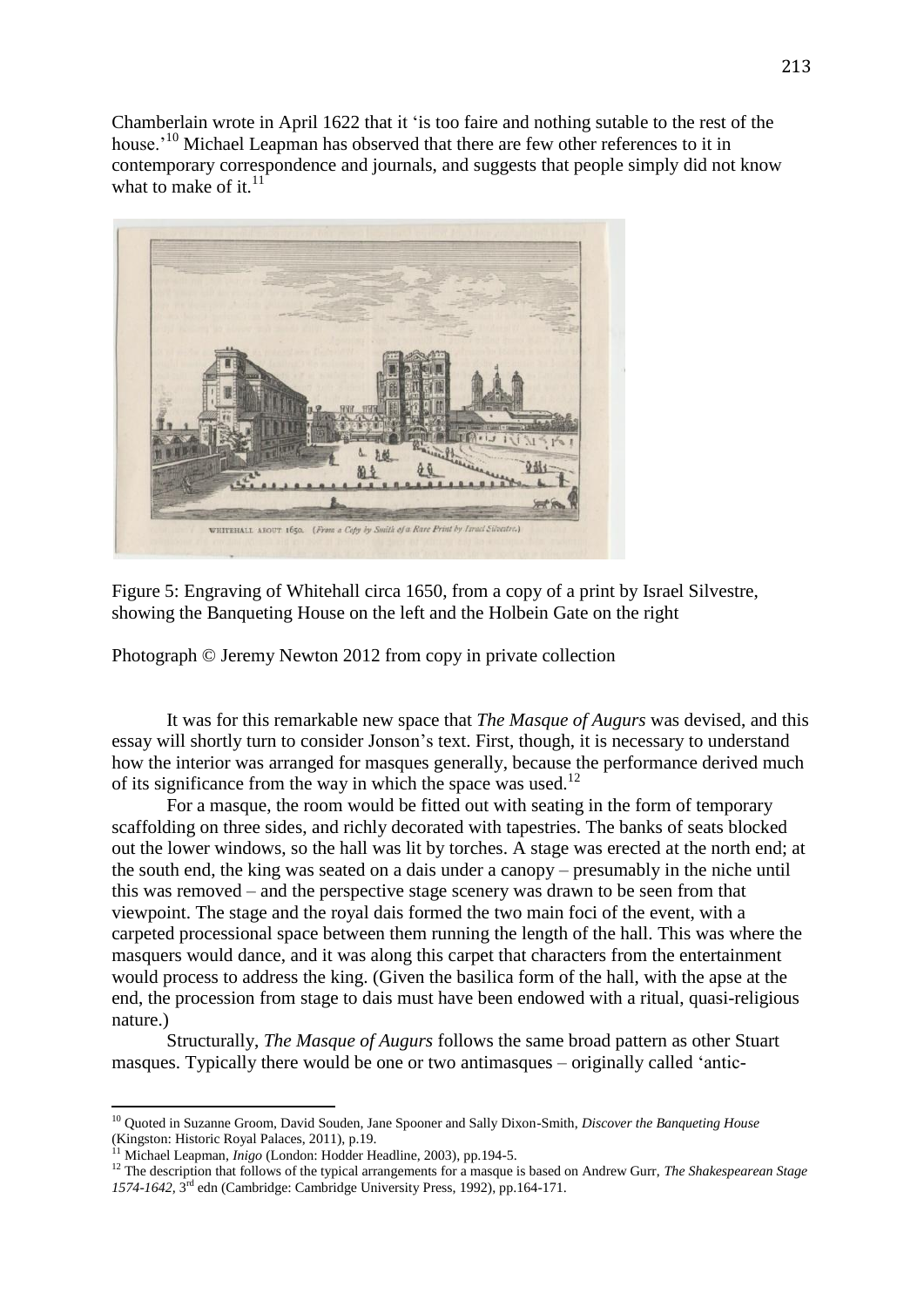masques', which term better describes their grotesque nature;<sup>13</sup> a main masque whose characters are primarily taken from allegory, myth or classical history; a series of dances performed by prominent members of the royal family and the court; and the event would culminate in the singing of a panegyric directly to the king.

There is not space in this essay for a close reading of the entire work, or for commenting on its political and ethical aspects. Instead, a brief summary of the main episodes in *The Masque of Augurs* will have to suffice to provide context for the specific passages under discussion. The antimasques (lines 1 to 225) begin with a number of 'low' characters who trespass into the court buttery with a view to presenting an entertainment. They include Notch, a brewer's clerk, and Vangoose, a Dutchman described as a 'rare artist' and 'projector of masques'. They present a display of dancing bears, which is accompanied by a – surprisingly scatological – ballad. For the second antimasque, Vangoose conjures up what is described as 'a perplexed dance of straying and deformed pilgrims taking several paths.'<sup>14</sup> The main masque begins after the pilgrims' dance: they flee as Apollo 'breaks forth' from the light above the stage. As Apollo descends, he summons his children, who form the Chorus for the masque, and they sing to the king (lines 226 to 274). The aristocratic masquers are led out by torchbearers, and a number of dances are presented, including a dance of augury (lines 275 to 325). Apollo then approaches the king and sings to him of the glorious future prognosticated for the Stuart dynasty (lines 326 to 341). The entertainment concludes with the discovery, in the 'heaven' above the stage, of Jove with the senate of the gods. Apollo re-ascends; Apollo, Jove and the Earth then sing verses that confirm the augury that has been made, and the Chorus again praises the king before the final dance of the masquers (lines 342 to 373).

Jonson's stage directions, though brief, are informative about how the space within the Banqueting House was used, and the associated changes in distance – both physical distance and aesthetic distance – between performers and audience. The opening stage direction says '*The first antimasque had for the scene the court buttery hatch*.<sup>'15</sup> The scenery would have been moveable, and the antimasques would have been played entirely on the stage, with the players separated from the audience by a proscenium arch. However, this physical separation breaks down in the main masque, once Apollo has descended from the light:

#### *Apollo, descended, showed them where the king sat, and sung forward.*

| <b>APOLLO</b> | Behold the love and care of all the gods,<br>King of the ocean and the Happy Isles |
|---------------|------------------------------------------------------------------------------------|
|               | That whilst the world about him is at odds,                                        |
|               | Sits crowned lord here of himself, and smiles –                                    |
| <b>CHORUS</b> | To see the erring mazes of mankind,<br>Who seek for that doth punish them to find. |

*Then he advanced with them to the King*. 16

1

<sup>&</sup>lt;sup>13</sup> *OED* defines the term 'antimasque' as 'A grotesque interlude between the acts of a masque, to which it served as a foil, and of which it was at first often a burlesque. (Sometimes made *antic-masque*.)'.

<sup>14</sup> *MA,* 223-4.

<sup>15</sup> *MA,*1.

<sup>16</sup> *MA,* 248-55.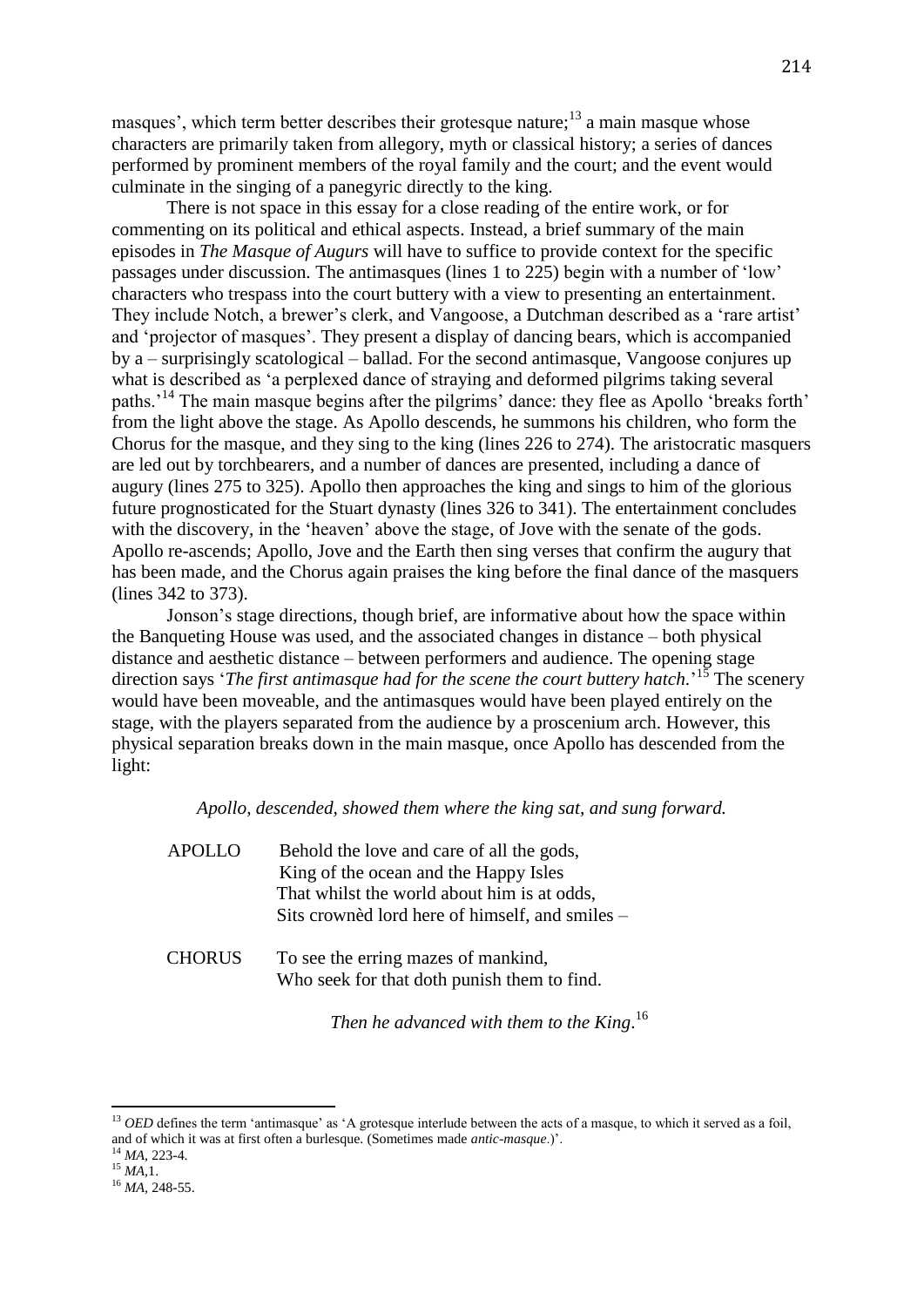Physically, the performers were now using the floor of the hall: the effect of moving from behind the proscenium arch towards the throne was to bring together the mythological space of the stage with the real space of the hall and the royal dais. The boundaries between the world of the entertainment and the world of the court would be further blurred when the aristocratic masquers – Prince Charles, George Villiers and several lesser courtiers $17$  – were led out, costumed as augurs, to present their dances on the processional space; and again at the climax of the event, where the stage direction reads, '*The Revels. After which, Apollo*  went up to the King and sung.<sup>18</sup> The real world and the mythical world were now one.

The manipulation of aesthetic distance in this way is not at all unusual in the Stuart masque – as has already been noted, it was part of the conventional structure – but it takes on another dimension in *The Masque of Augurs* specifically because of the frequency with which the text refers, directly or indirectly, to the arts involved in the masque and to the building in which it is being performed. This essay turns now to consider some of the key passages. In the first antimasque, Notch explains why his troupe has come to court:

I, Peter Notch, clerk, hearing that the Christmas invention was drawn dry at court, and that neither the king's poet nor his architect had wherewithal left to entertain so much as a baboon of quality... out of my allegiance to wit, drew in some other friends that have, as it were, presumed out of their own naturals to fill up the vacuum with some pretty presentation.<sup>19</sup>

The irony is clear. In the spectacular surroundings of Jones' new building, on the rare and extravagant occasion of a masque, Jonson has Notch suggest that both Jones and Jonson are creatively bankrupt. This idea is amplified by Vangoose, who comments that 'de inventors be barren' and promises instead 'some dainty new ting' that has never been seen before.<sup>20</sup> From the start, then, Jonson metatheatrically highlights matters of authorship, creativity and novelty, and this continues throughout the antimasques. When Notch asks for the dancing bears to be admitted 'if not for a masque, then for an antic-masque,'<sup>21</sup> Jonson is likewise emphasising the theatricality of the event. He does so again when, after the dancing bears, Vangoose offers to conjure up a pageant involving 'de groat Turkschen... de Tartar Cham, met de groat king of Mogul.<sup>22</sup> The Groom expresses concern, in terms that highlight – again, ironically – the huge space that they are in: 'I do not like the Mogul, nor the great Turk, nor the Tartar; their names are somewhat too big for the room.<sup>23</sup>

The main masque opens with another metatheatrical flourish. As Apollo descends, he sings:

It is no dream; you all do wake and see. Behold who comes! Far-shooting Phoebus, he That can both hurt and heal; and with his voice Rear towns, and make societies rejoice; That taught the Muses all their harmony, And men the tuneful art of augury. $^{24}$ 

**<sup>.</sup>** <sup>17</sup> *MA,* p.604 n.

<sup>18</sup> *MA,* 325.

<sup>19</sup> *MA,* 62-8.

<sup>&</sup>lt;sup>20</sup> *MA*, 75-8. Vangoose's cod-Dutch accent is emphasised in the printed text, where his speeches are set in a heavy Gothic typeface.

<sup>21</sup> *MA,* 113.

<sup>22</sup> *MA,* 188-91. <sup>23</sup> *MA,* 201-2.

<sup>24</sup> *MA,* 227-32.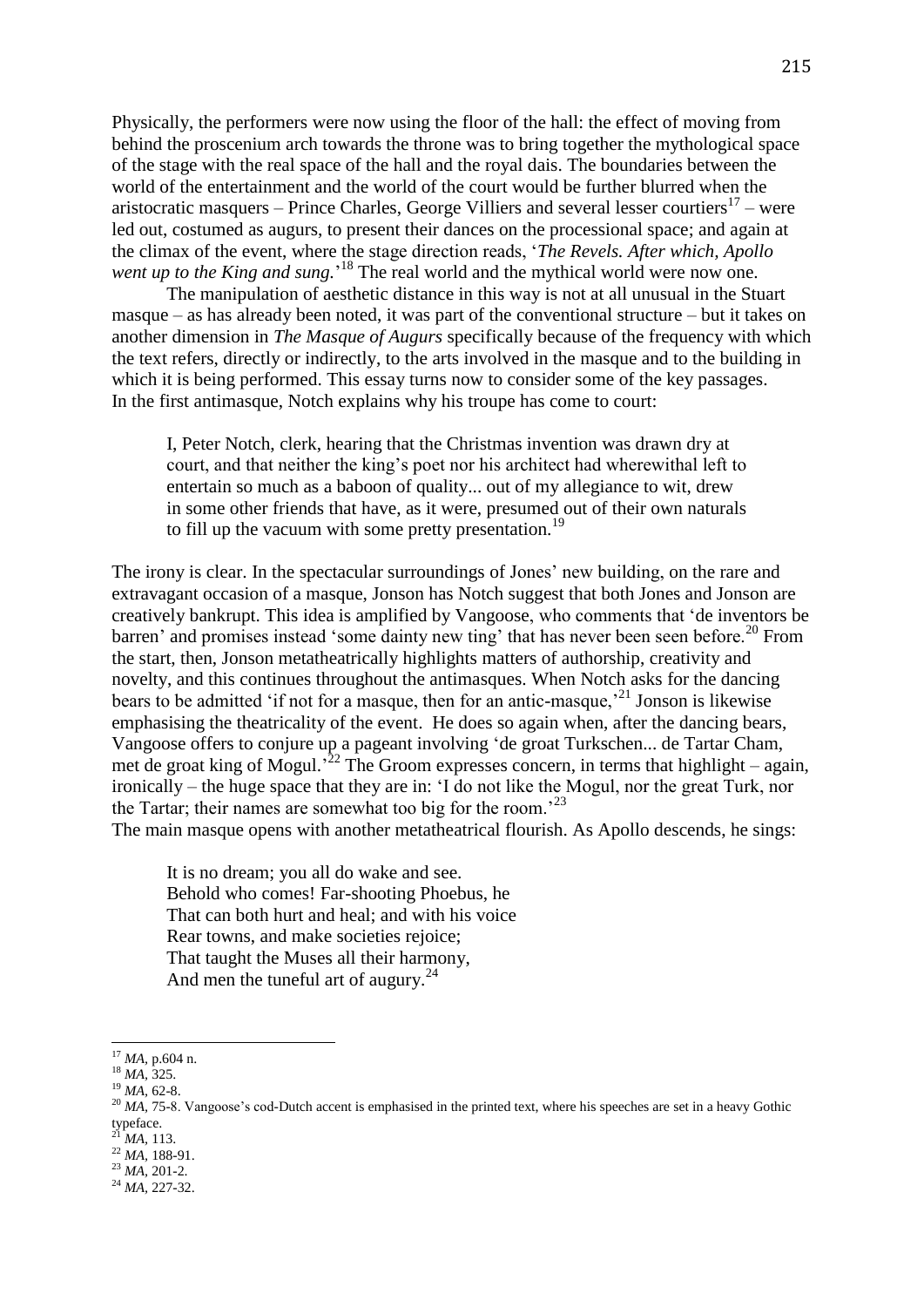Jones' few surviving drawings for the masque design show that the entrance of Apollo must have been truly spectacular, yet his first words proclaim that 'it is no dream,' that the presence of the god within the Banqueting House is real.<sup>25</sup> Apollo then alludes to his own associations with music (an essential element of the masque form), architecture (the walls of Troy were raised by the sound of his lyre) and divination (the subject of this particular masque). Apollo's children are also closely associated with the arts of the masque: for example, Orpheus, the son of Apollo and Calliope (the muse of poetry), is associated with song; and Linus, the son of Apollo and Terpsichore (the muse of dance) is associated with music. By incorporating all these allusions – indeed, spelling them out explicitly in the extensive marginalia to the printed text that was given to masque-goers – Jonson invites the audience to reflect on the nature of the masque and the location of its performance, as much as its ostensible content.

Jonson goes on to link the inauguration of the Banqueting House with the establishment of the Roman College of Augurs. Apollo sings directly to the king that Jove has commanded him 'To visit thee, / And in thine honour with my music rear / A college here / Of tuneful augurs.'<sup>26</sup> As Martin Butler notes, 'Jonson imaginatively links the celebration of the Banqueting House with the praise of Prince Charles and the masquers by representing them as the college of aristocratic priests who inhabit the new structure and give support and divine endorsement to James's state.<sup>27</sup>

The sole surviving sketch of Jones' backdrop for *The Masque of Augurs* shows a proscenium arch, with a perspective view of an avenue of classical buildings, leading to a circular, domed temple with pedimented portico – presumably the College of Augurs – with an aperture in the sky above to allow the senate of the gods to be discovered. Roy Strong suggests that Jones regarded *The Masque of Augurs* as 'a vehicle for an architectural statement as if to emphasise the relationship of his stage buildings to the ones he was actually erecting.<sup>28</sup> The masque is performed in a classical building designed by Jones, against the backdrop of another classical building of Jones' design. In the way that it echoes the classical design of the venue, Jones' stage design is every bit as metatheatrical as Jonson's text.

Jonson's endnote acknowledges the collaborative nature of the masque. Jonson credits himself with the 'expression' of the masque, Jones with the 'scene', and the two of them jointly with the 'invention'.<sup>29</sup> D.J. Gordon has explained that 'invention' was understood to mean literally 'the finding of the subject of the poem'; whereas 'expression' refers to the words by which that invention is conveyed.<sup>30</sup> Many of the earlier masques on which Jonson and Jones had collaborated are described as having been 'invented' by Jonson alone but, in the case of *The Masque of Augurs*, Jones and Jonson jointly determined the theme, which seems apt for an entertainment celebrating the inauguration of the new building.

Jonson's text has been described as a 'pyrotechnic display of learning on the art of augury in classical antiquity,'<sup>31</sup> just as Jones' building and scenery were exercises in using classical architectural forms. Throughout the masque, Jonson repeatedly draws the attention of the audience both to the artificiality of the performance and to the new room in which it is

**.** 

<sup>&</sup>lt;sup>25</sup> Jones' surviving drawings, of Apollo and of Jove with the Senate of the Gods, are in the Devonshire Collection at Chatsworth House. See:<http://art.chatsworth.org/search/keywords/augurs>

<sup>26</sup> *MA,* 258-62.

<sup>27</sup> *MA,* p.600 n.

<sup>28</sup> John Harris, Stephen Orgel and Roy Strong (eds.), *King's Arcadia: Inigo Jones and the Stuart Court* (London: Arts Council of Great Britain, 1973), pp.132-3.

*MA*, 374-8.

<sup>30</sup> D.J. Gordon, 'Poet and Architect: The Intellectual Setting of the Quarrel between Ben Jonson and Inigo Jones', *Journal of the Warburg and Courtauld Institutes*, 12 (1949), pp.152-78.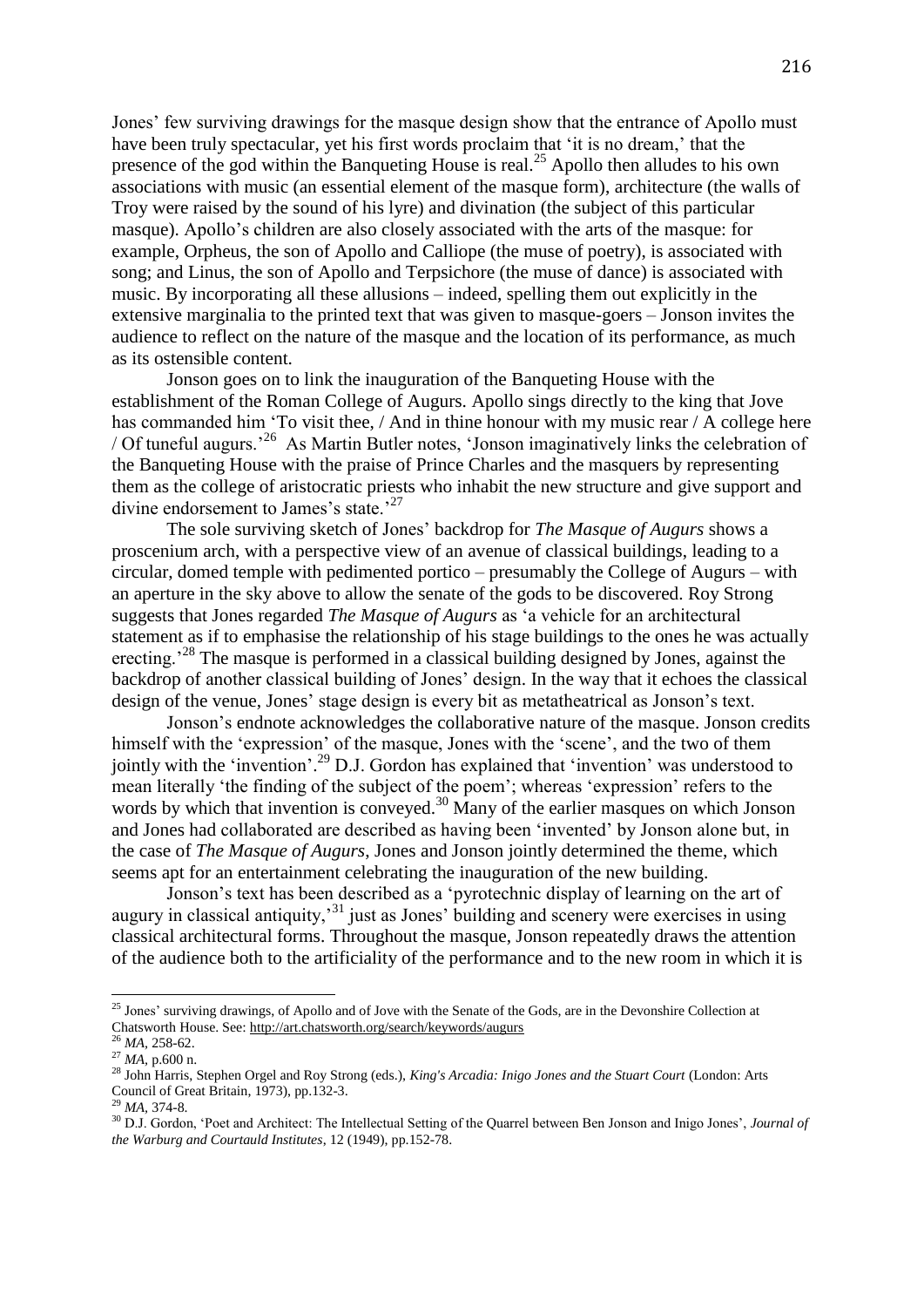being held. An appreciation of the design and novelty of the venue informs our understanding of the masque, and the masque itself illuminates the classical, royal and religious associations of the basilica form on which the Banqueting House interior was based.

## **Bibliography**

### **Primary Sources**

Jonson, Ben, *The Masque of Augurs*, in *The Cambridge Edition of the Works of Ben Jonson*, ed. by David Bevington, Martin Butler and Ian Donaldson, 7 vols (Cambridge: Cambridge University Press, 2012), V, pp.581-610.

## **Secondary Sources**

- Charlton, John, *The Banqueting House*, London: Her Majesty's Stationery Office, 1964.
- Gordon, D.J., 'Poet and Architect: The Intellectual Setting of the Quarrel between Ben Jonson and Inigo Jones', *Journal of the Warburg and Courtauld Institutes*, 12 (1949), pp.152-178.
- Groom, Suzanne, David Souden, Jane Spooner and Sally Dixon-Smith, *Discover the Banqueting House*, Kingston: Historic Royal Palaces, 2011.
- Gurr, Andrew, *The Shakespearean Stage 1574-1642*, 3<sup>rd</sup> edn, Cambridge: Cambridge University Press, 1992.
- Harris, John, Stephen Orgel and Roy Strong (eds.), *King's Arcadia: Inigo Jones and the Stuart Court*, London: Arts Council of Great Britain, 1973.
- Johnson, A.W., *Ben Jonson: Poetry and Architecture*, Oxford: Clarendon Press, 1994.
- Jordan, Elizabeth T., 'Inigo Jones and the Architecture of Poetry', *Renaissance Quarterly*, 44, No. 2 (Summer, 1991), pp.280-319.
- Leapman, Michael, *Inigo*, London: Hodder Headline, 2003.
- Livingstone, Mary L., 'Ben Jonson: The Poet to the Painter', *Texas Studies in Literature and Language,* 18 (1976), pp.381-392.
- Newman, J., 'Inigo Jones and the Politics of Architecture', in Kevin Sharpe and Peter Lake (eds.), *Culture and Politics in Early Stuart England*, Basingstoke: Macmillan, 1994, pp.229-255.
- Palme, Per, *Triumph of Peace: A Study of the Whitehall Banqueting House*, London: Thames and Hudson, 1957.
- Paster, Gail Kern, 'Ben Jonson and the Uses of Architecture', *Renaissance Quarterly*, 27 (1974), pp.306-320.